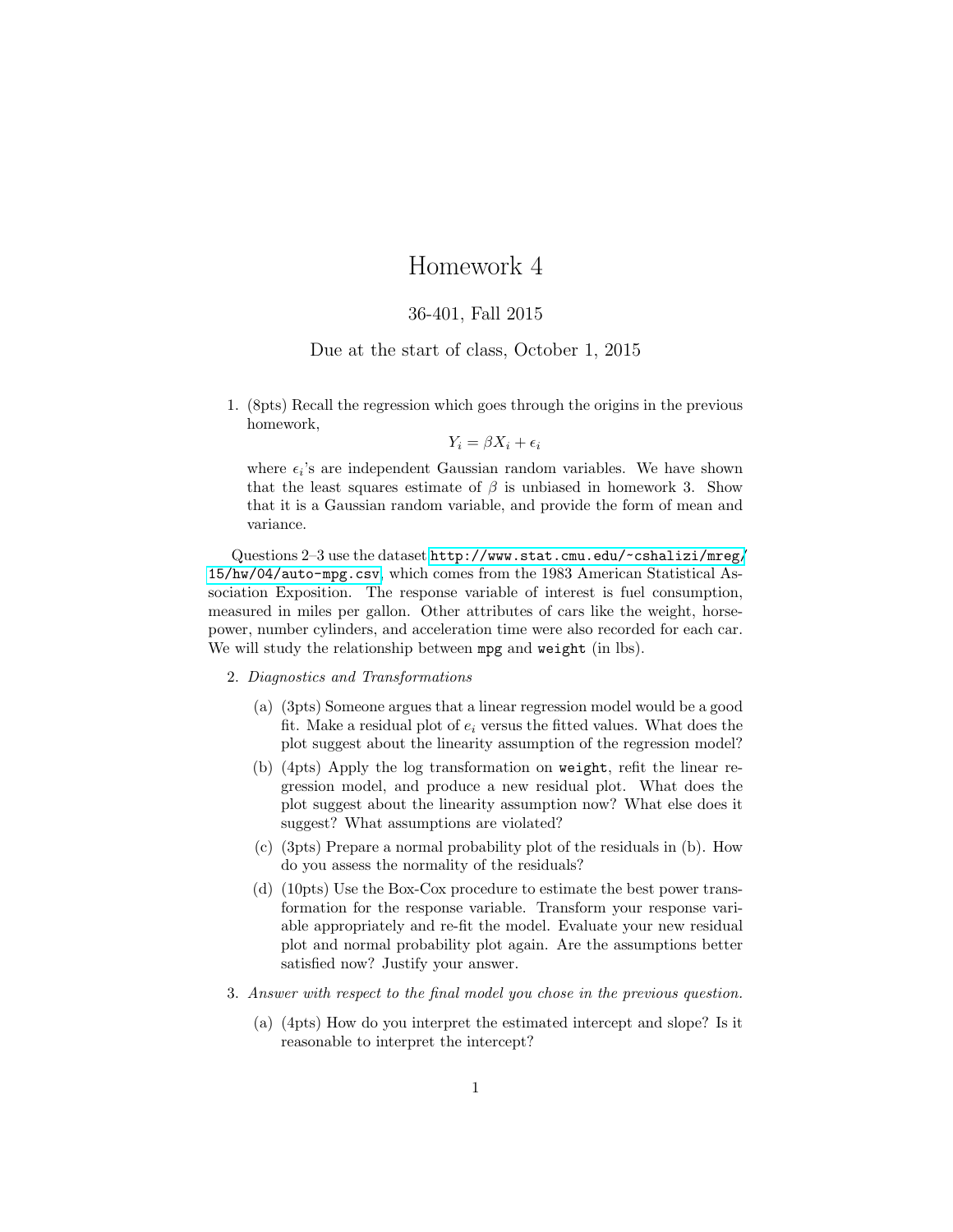- (b) (4pts) Test whether or not there is a linear association between mpg (after the transformation you selected, if any) and weight (after the transformation you selected, if any), using  $\alpha = 0.05$ . State the alternative hypothesis, decision rule, and conclusion. What is the p-value of the test?
- (c) (4pts) Find a 90% confidence interval for  $\hat{\beta}_1$ . How do you interpret it?

RUBRIC  $(10)$ : The text is laid out cleanly, with clear divisions between problems and sub-problems. The writing itself is well-organized, free of grammatical and other mechanical errors, and easy to follow. Questions which ask for a plot or table are answered with both the figure itself and the command (or commands) use to make the plot. Plots are carefully labeled, with informative and legible titles, axis labels, and (if called for) sub-titles and legends; they are placed near the text of the corresponding problem. All quantitative and mathematical claims are supported by appropriate derivations, included in the text, or calculations in code. Numerical results are reported to appropriate precision. Code is either properly integrated with a tool like R Markdown or knitr, or included as a separate R file. In the former case, please only submit the knitted file. In the latter case, the code is clearly divided into sections referring to particular problems. In either case, the code is indented, commented, and uses meaningful names. All code is relevant to the text; there are no dangling or useless commands. All parts of all problems are answered with actual coherent sentences, and never with raw computer code or its output.

Data Analysis Practice (50pts): In practice, data analysis involves more than just running a model and turning in the output. You need to be able to describe the problem, choose the right analyses, interpret your results, and explain them to an audience that may or may not know advanced statistics. Research Problem: Abalones, also called ear-shells or sea ears, are one type of reef-dwelling marine snails. The flesh of abalones is widely considered to be a desirable food, and is consumed raw or cooked in a variety of cultures <sup>[1](#page-1-0)</sup>. It is difficult to tell the ages of abalones because their shell sizes not only depend on how old they are, but also depend on the availability of food. The study of age is usually by obtaining a stained sample of the shell and looking at the number of rings through a microscope. A research group are interested in using some of abalones' physical measurements, especially the height measurement to predict their ages. The research group believe that a simple linear regression model with normal error assumption is appropriate to describe the relationship between the height of abalones and their ages, and particularly, that a larger height is associated with an older age. Our data set is [http://www.stat.cmu.edu/](http://www.stat.cmu.edu/~cshalizi/mreg/15/hw/04/abalone.csv) [~cshalizi/mreg/15/hw/04/abalone.csv](http://www.stat.cmu.edu/~cshalizi/mreg/15/hw/04/abalone.csv) (some more information on this data set is available from <https://archive.ics.uci.edu/ml/datasets/Abalone>.).

<span id="page-1-0"></span><sup>1</sup>https://en.wikipedia.org/wiki/Abalone